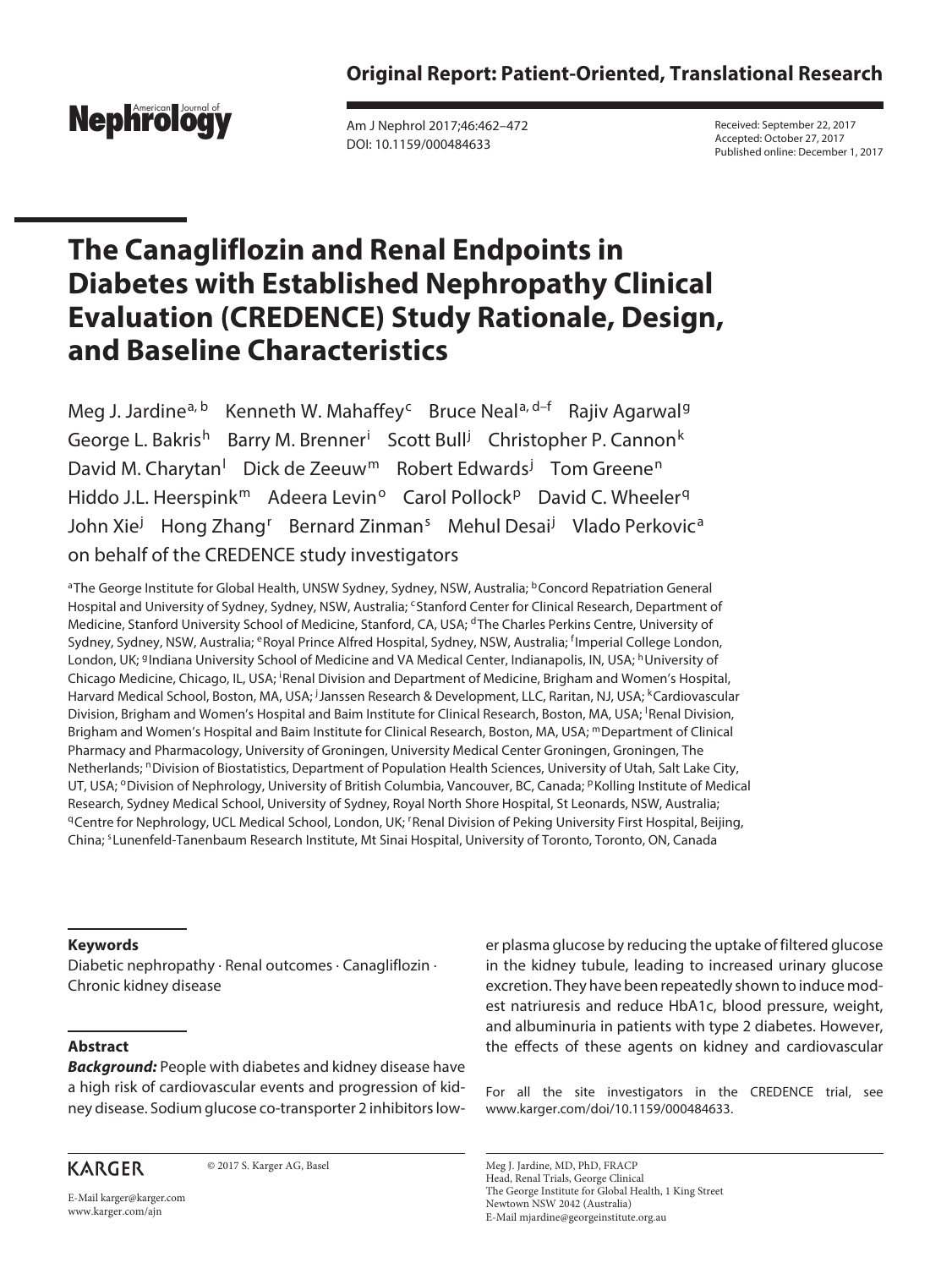events have not been extensively studied in patients with type 2 diabetes and established kidney disease. *Methods:* The Canagliflozin and Renal Endpoints in Diabetes with Established Nephropathy Clinical Evaluation (CREDENCE) trial aims to compare the efficacy and safety of canagliflozin versus placebo at preventing clinically important kidney and cardiovascular outcomes in patients with diabetes and established kidney disease. CREDENCE is a randomized, double-blind, event-driven, placebo-controlled trial set in in 34 countries with a projected duration of ∼5.5 years and enrolling 4,401 adults with type 2 diabetes, estimated glomerular filtration rate ≥30 to <90 mL/min/1.73 m<sup>2</sup>, and albuminuria (urinary albumin:creatinine ratio >300 to ≤5,000 mg/g). The study has 90% power to detect a 20% reduction in the risk of the primary outcome ( $\alpha$  = 0.05), the composite of end-stage kidney disease, doubling of serum creatinine, and renal or cardiovascular death. *Conclusion:* CREDENCE will provide definitive evidence about the effects of canagliflozin on renal (and cardiovascular) outcomes in patients with type 2 diabetes and established kidney disease. *Trial Registration:*  EudraCT number: 2013-004494-28; ClinicalTrials.gov identifier: NCT02065791. © 2017 S. Karger AG, Basel

# **Background and Rationale**

It is estimated that around the world there are currently more than 3 million people with chronic kidney disease (CKD) requiring renal replacement therapy, and that this number will increase to more than 5 million by 2030 [1]. The most common cause of CKD in most countries is type 2 diabetes mellitus (T2DM). The estimated global prevalence of CKD due to diabetes is more than 100 million [2], and much of the expected increase in kidney failure is due to the rapid global increase in the prevalence of T2DM [3]. People affected by CKD have a reduced life expectancy and lower quality of life, as well as a substantially increased risk of cardiovascular disease and other adverse health outcomes [4]. The high cost of dialysis challenges health service budgets in both developing and developed countries. Development of treatments that can prevent or delay progression of CKD in patients with diabetes is a research priority at both an individual and a societal level.

Renin-angiotensin-aldosterone system blockade is currently the only treatment proven to prevent the decline of kidney function [5] and development of kidney failure [6] in T2DM, based primarily on the results of 2 parallel trials completed more than 15 years ago. While

CREDENCE Study Design and Rationale Am J Nephrol 2017;46:462-472 463

these agents are clearly effective in people with diabetes and established CKD, there is a high residual risk of deteriorating kidney function and other clinically important outcomes such as cardiovascular disease and death related to cardiovascular or kidney causes, even when the maximum labeled or maximally tolerated dose of these agents is used. Additional effective therapies are therefore urgently required.

Canagliflozin is a sodium glucose co-transporter 2 (SGLT2) inhibitor that blocks glucose reabsorption in the proximal tubule, causing glucosuria and natriuresis. In patients with T2DM, canagliflozin has been shown to improve glycemic control, lower blood pressure (BP), reduce body weight, and lower albuminuria compared with placebo or standard care targeting glycemic control [7]. Canagliflozin is also generally well tolerated with increased incidence of adverse events (AEs) related to the mechanism of SGLT2 inhibition (e.g., genital mycotic infections, osmotic diuresis–related AEs) [8]. There have been reports of diabetic ketoacidosis [9], fractures [10], amputations [11], and acute kidney injury [12] with canagliflozin; however, the incidence of these events was generally low across groups in clinical trials [8]. A recent study has shown evidence of stabilization in kidney function with canagliflozin compared to the sulfonylurea glimepiride, despite similar glycemic control [13]. These data suggest that canagliflozin may protect against the progression of CKD in T2DM. This hypothesis is also supported by recent secondary analyses from 2 cardiovascular outcome trials in the class showing that canagliflozin and empagliflozin stabilized kidney function and reduced the risk of adverse kidney outcomes as compared to placebo in populations defined by cardiovascular disease presence and risk [14– 16]. The use of SGLT2 inhibitors is therefore a promising treatment for the prevention of kidney and cardiovascular outcomes in people with diabetes and established nephropathy, but their efficacy remains to be confirmed in appropriately powered, randomized controlled trials in this population.

# *Objectives*

The Canagliflozin and Renal Events in Diabetes with Established Nephropathy Clinical Evaluation (CRE-DENCE; ClinicalTrials.gov identifier: NCT02065791) study is designed to formally test whether canagliflozin reduces the risk of kidney failure and cardiovascular events in patients with T2DM and markers of established kidney disease compared to placebo when used in addition to standard of care.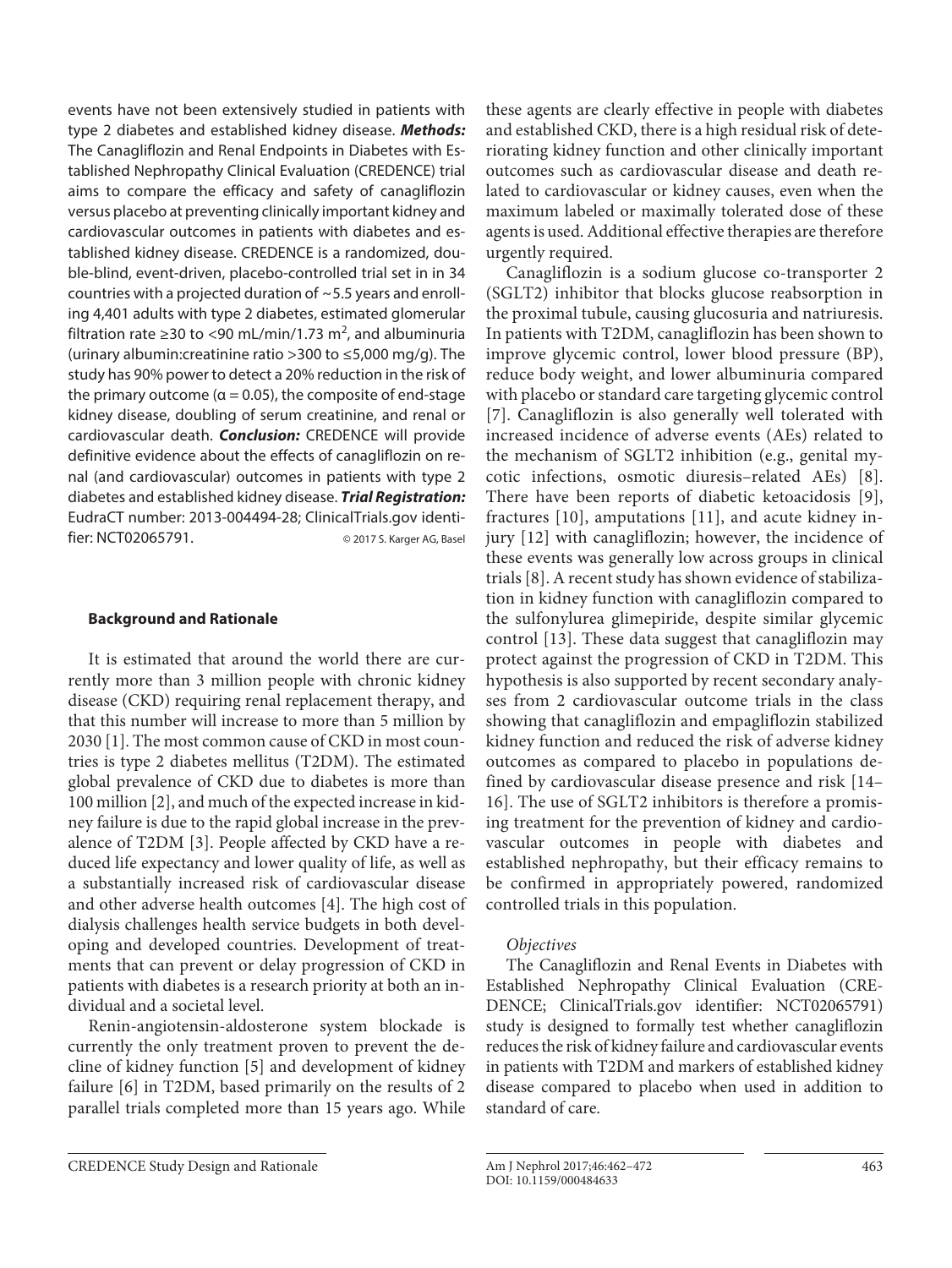# **Methods**

CREDENCE is a randomized, double-blind, placebo-controlled, parallel-group, multicenter clinical trial.

## *Study Setting*

The study is being conducted in 695 sites in 34 countries in North America, Latin America, Europe, South Africa, and Asia Pacific (full list of countries and sites available in online suppl. Appendix 1; for all online suppl. material, see www.karger.com/ doi/10.1159/000484633).

## *Eligibility Criteria*

The inclusion and exclusion criteria were designed to include a broad range of patients with diabetes at risk of progression of kidney disease. Potential patients are eligible if they are aged ≥30 years and have a clinical diagnosis of T2DM with an HbA1c level of  $\geq 6.5$ to ≤12.0% (except Germany, where the HbA1c range is ≥6.5 to ≤10.5%). Patients are required to have kidney disease in the setting of T2DM in the absence of an alternative diagnosis to account for kidney pathology, although a clinical diagnosis is accepted without the requirement for a confirmatory kidney biopsy, in keeping with common clinical practice. Patients are required to have an estimated glomerular filtration rate (eGFR) ≥30 to <90 mL/min/1.73 m2 and albuminuria (urine albumin:creatinine ratio [UACR] >300 to ≤5,000 mg/g [33.9–565.6 mg/mmol]). Patients believed to have nondiabetic kidney disease who have a history of treatment of kidney disease with immunosuppression, or a history of treatment with dialysis or kidney transplantation are excluded. In order to ensure that the study is able to assess the impact of canagliflozin on the progression of CKD, the intent is that approximately 60% of the patient population have stage 3 CKD (rather than stage 2 CKD), with an eGFR of  $\geq$ 30 to <60 mL/min/1.73 m<sup>2</sup> at study entry.

All patients are required to be established on the maximum labeled or tolerated dose of an angiotensin-converting enzyme inhibitor (ACEi) or angiotensin receptor blocker (ARB) for ≥4 weeks prior to randomization. Combination use of an ACEi and ARB or use of a direct renin inhibitor is not allowed. Patients were also excluded if they had concomitant use of an SGLT2 inhibitor within 12 weeks of randomization, current or past participation in another canagliflozin study, or known allergy, hypersensitivity, or intolerance to canagliflozin. In addition to the kidney-related exclusion criterion, patients with a history of cardiovascular events within the previous 12 weeks or a history of New York Heart Association class IV heart failure at any time are also excluded. Full exclusion criteria are summarized in online supplementary Appendix 2.

Patients are eligible if they fulfill the requirements of the inclusion and exclusion criteria at the screening visit and until the randomization visit.

#### *Screening and Run-In*

Patients are prescreened on the basis of eGFR and UACR by medical chart review (6 months retrospective) or by prospective laboratory assessment to identify those with eGFR ≥30 to <90 mL/  $min/1.73$   $m^2$  and UACR >300 mg/g (>33.9 mg/mmol). In countries where UACR is not routinely measured as per standard of care, one of the following measures is substituted: albumin excretion rate >300 mg/24 h, urine protein:creatinine ratio >500 mg/g (>56.5 mg/mmol), or protein excretion rate >500 mg/24 h. All potential patients who meet eligibility criteria at the screening visit may progress to the screening period. If eligibility is confirmed at the screening visit, patients are asked to undergo a single-blind placebo run-in period. The screening period, including the 2-week, single-blind, placebo run-in period, can be up to 10 weeks to allow sufficient time for the optimization of care according to local guidelines. The primary purpose of the run-in period is to exclude prior to randomization those patients unlikely to adhere to the long-term treatment and follow-up regimen required by the trial. Patients who fail to take ≥80% of the scheduled run-in treatment are deemed ineligible.

During the screening period, a disqualifying laboratory test may be repeated once at investigator discretion when there is clinical reason. Patients failing entry criteria on physical or laboratory criteria are eligible for rescreening after appropriate clinical management at the discretion of the investigator and with the concurrence of the sponsor's medical monitor.

#### *Randomization*

Randomization is performed centrally through an interactive web response system using a computer-generated randomization schedule prepared by the study sponsor. Patients are randomly assigned in a 1:1 ratio to either canagliflozin 100 mg or matching placebo using randomly permuted blocks with stratification by baseline eGFR category ( $\geq$ 30 to <45,  $\geq$ 45 to <60, and  $\geq$ 60 to <90  $mL/min/1.73 m<sup>2</sup>$ ).

#### *Intervention and Control*

Canagliflozin 100 mg was selected for this study due to its more favorable benefit to risk profile in the Phase 3 clinical development program compared with canagliflozin 300 mg, which demonstrated an increased risk of specific AEs (e.g., volume depletion AEs) in patients with CKD. Study treatment is provided in identical bottles of over-encapsulated canagliflozin 100 mg tablets or placebo. Patients and all study staff will remain blinded to individual treatment allocation until the completion of the study. Patients take their study treatment once daily before the first meal of the day, with a log maintained with information of study capsule counts.

Study drug administration will continue until the completion of the study or until the patient experiences an event that requires permanent cessation of the study drug. Permanent cessation is required for the following reasons: patient commences dialysis for end-stage kidney disease (ESKD), receives a renal transplant, becomes pregnant, experiences biochemically confirmed diabetic ketoacidosis, or is a recipient of ongoing disallowed therapy. Temporary interruption is required for subjects who develop conditions that are associated with amputation, such as a critical limb ischemia, until the condition has resolved. Restarting study medication after interruption is encouraged after careful consideration of the benefits and risks associated with treatment.

Patients experiencing a doubling of serum creatinine or nonfatal cardiovascular events are recommended to continue study treatment and complete assessments at all scheduled visits. Study drug treatment may be temporarily interrupted for safety and/or tolerability reasons (such as hospitalizations for major surgical procedure or serious medical illness). The reasons for these interruptions are recorded if they last longer than 7 days. Patients who discontinue study treatment are requested to continue follow-up as originally planned whenever possible, or to allow abbreviated follow-up if the original schedule is no longer suitable.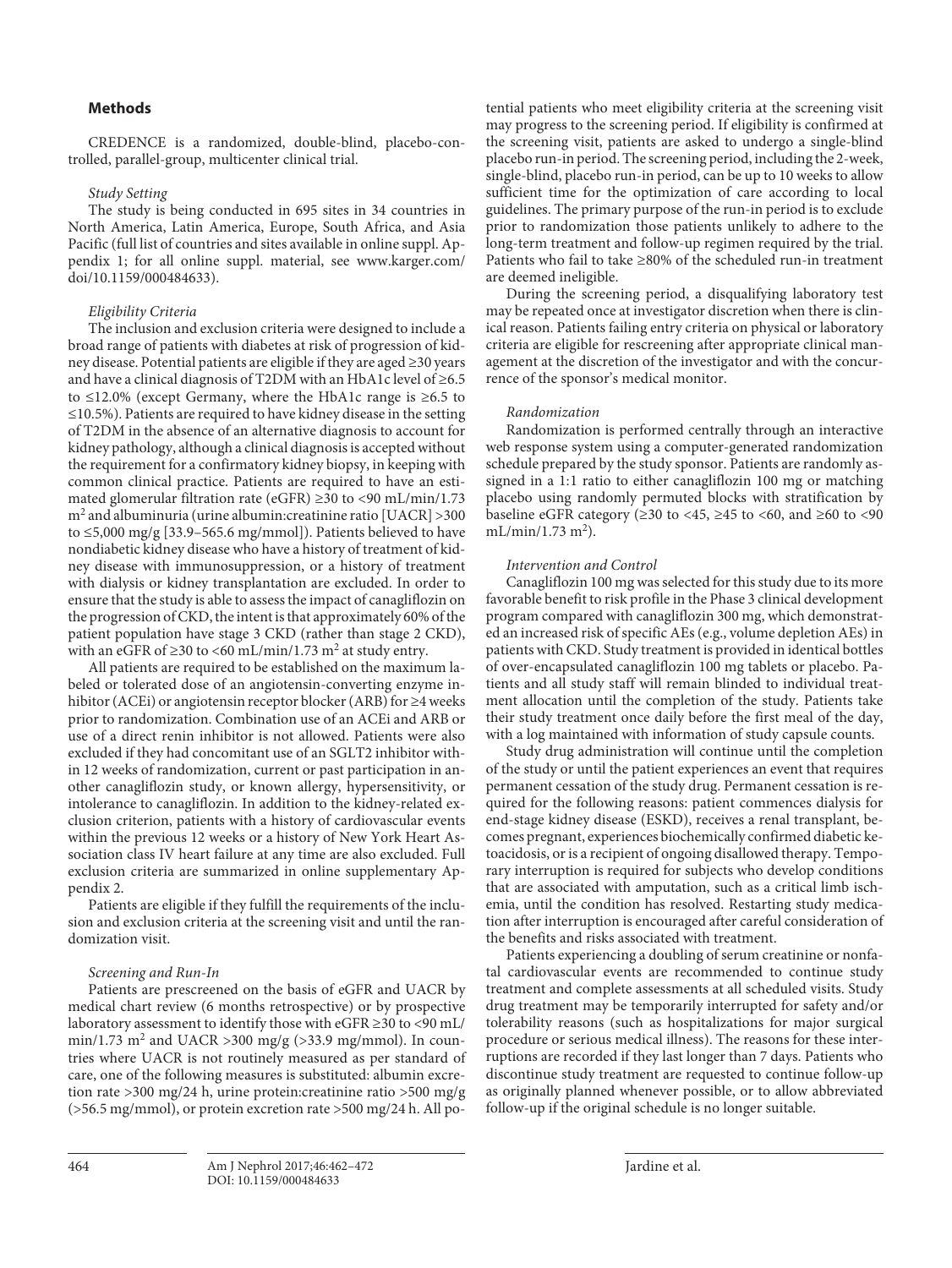

**Fig. 1.** Study design. eGFR, estimated glomerular filtration rate; AHA, anti-hyperglycemic agent; BP, blood pressure; ACE, angiotensinconverting enzyme; ARB, angiotensin receptor blocker; HbA1c, glycated hemoglobin; R, randomization; FPI, first patient in; Wk, week; UACR, urinary albumin:creatinine ratio.

#### *Background Care*

Glycemic control is reinforced with diet and exercise counseling, as well as instruction in the performance of self-monitored fasting blood glucose assessments according to standard local guidelines and recorded in a study diary. Glycemic management is otherwise left to the discretion of the responsible physician in line with applicable local guidelines. Likewise, the use of all other therapies is according to best practices followed throughout the course of the study and instituted according to local guidelines and policies. Consistent with the inclusion criteria, the combination use of an ACEi and ARB or use of a direct renin inhibitor is not allowed at any point during the study.

Patients receive counseling on their renal and cardiovascular risk factor medication. Investigators review the management of the patient's lipid control and BP prior to randomization and throughout the study in light of local guidelines. Sites are informed approximately biannually of the proportion of patients in their country/region and globally who are meeting glycemic control treatment targets, who reach treatment targets for systolic BP, and who are being treated with cardioprotective agents.

## *Follow-Up Schedule*

Postrandomization follow-up in the first 12 months is scheduled at 3, 13, 26, 39, and 52 weeks after randomization and thereafter at 3-month intervals (Fig. 1). The visit at 39 weeks and every second visit thereafter are by telephone. Unscheduled blood tests or other safety assessment(s) can be collected at any time

point. Patients will receive an additional telephone visit 30 days after the last dose of study drug. Patients who prematurely discontinue study treatment are encouraged to return for regular assessments to ensure full ascertainment of study outcomes and to support an intention-to-treat analysis for all outcomes.

#### *Outcomes and Endpoint Adjudication*

The primary endpoint is the composite of ESKD, doubling of serum creatinine, and renal or cardiovascular death (non-dialyzed). The secondary and exploratory endpoints are listed in Table 1, and the definitions of the individual endpoint components are listed in online supplementary Appendix 3.

All renal and cardiovascular events that are components in the primary and secondary composite endpoints of the study (e.g., ESKD, doubling of serum creatinine, death) will be adjudicated by an Endpoint Adjudication Committee that is blinded to treatment assignment. The Endpoint Adjudication Committee will also be responsible for adjudicating suspected endpoint events of myocardial infarction (MI), stroke, hospitalized unstable angina, and hospitalized congestive heart failure.

Kidney function will be assessed by calculating the eGFR using the CKD-EPI (CKD Epidemiology Collaboration) formula. The baseline average serum creatinine value is calculated as the average of 2 pretreatment values collected up to 4 weeks apart. Serum creatinine will be measured at baseline; weeks 3, 13, and 26; and every 6 months thereafter. Doubling of serum creatinine from baseline will be confirmed by a central laboratory value at least 30 days (and preferably within 60 days) from the first doubling from baseline

CREDENCE Study Design and Rationale Am J Nephrol 2017;46:462-472 465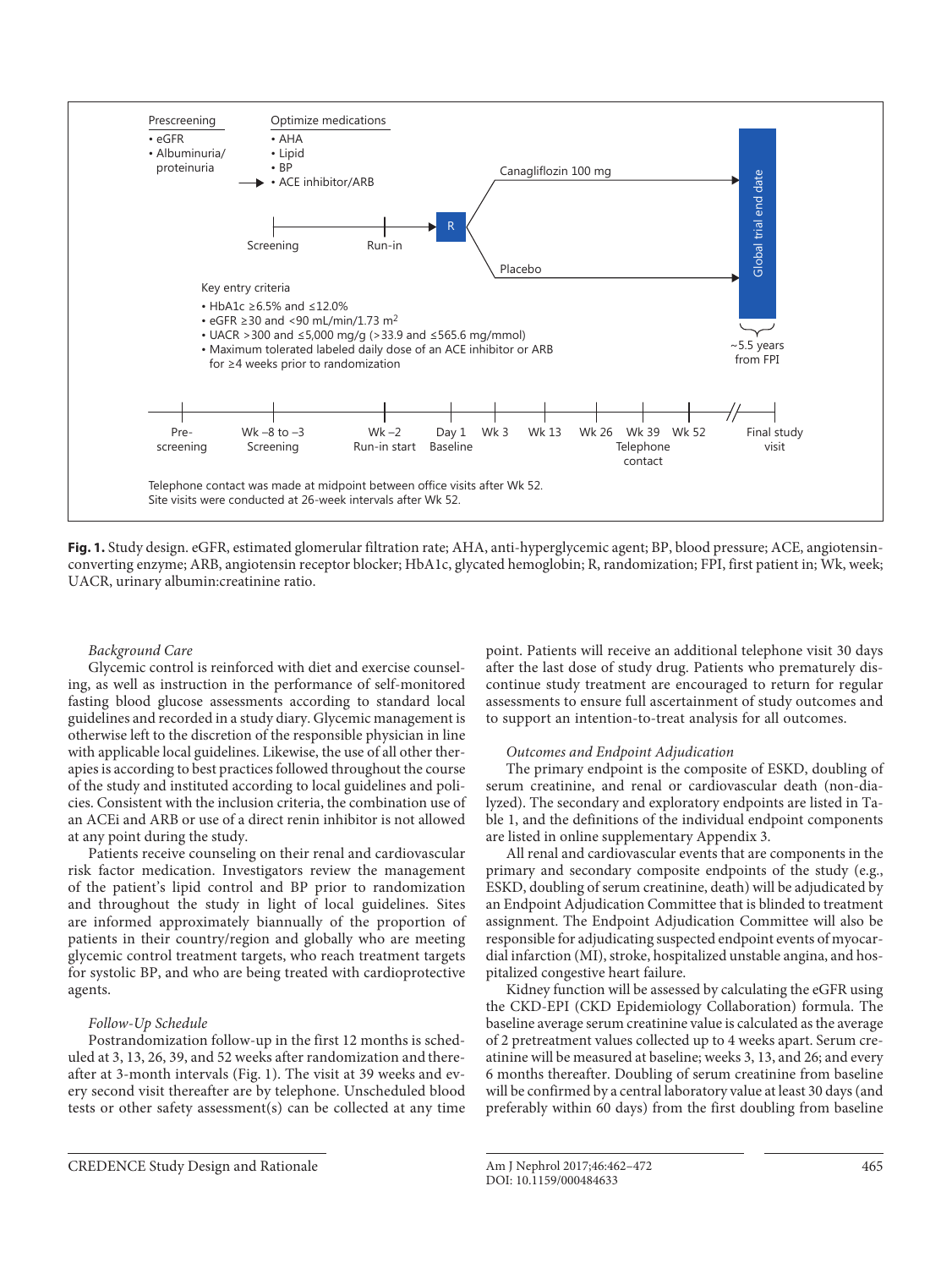| Primary endpoint                       | Composite of ESKD, doubling of serum creatinine, and renal or cardiovascular death                                                                                                                                                                                                                                                                                                                                                                                         |  |  |
|----------------------------------------|----------------------------------------------------------------------------------------------------------------------------------------------------------------------------------------------------------------------------------------------------------------------------------------------------------------------------------------------------------------------------------------------------------------------------------------------------------------------------|--|--|
| Secondary<br>endpoints                 | Composite of cardiovascular death and hospitalized congestive heart failure<br>Cardiovascular death<br>All-cause death<br>Renal composite endpoint of ESKD, doubling of serum creatinine, and renal death<br>Cardiovascular composite endpoint of cardiovascular death, nonfatal MI, nonfatal stroke, hospitalized congestive<br>heart failure, and hospitalized unstable angina                                                                                           |  |  |
| Additional<br>exploratory<br>endpoints | Composite endpoint of ESKD and renal or cardiovascular death<br>Individual components of the composite endpoints<br><b>ESKD</b><br>Doubling of serum creatinine<br>Renal death<br>Cardiovascular death<br>Fatal and nonfatal MI<br>Fatal and nonfatal stroke<br>Hospitalized congestive heart failure<br>Hospitalized unstable angina<br>Change in eGFR over time<br>Change in albuminuria over time                                                                       |  |  |
| Safety evaluations and outcomes        |                                                                                                                                                                                                                                                                                                                                                                                                                                                                            |  |  |
| Adverse events                         | All adverse events will be collected and coded using the MedDRA from randomization until 30 days after the last<br>date of blinded study medication                                                                                                                                                                                                                                                                                                                        |  |  |
| Adverse events of<br>interest          | All malignancies, fatal pancreatitis, hemorrhagic/necrotising pancreatitis, severe hypersensitivity reactions (e.g.,<br>angioedema, anaphylaxis, Stevens-Johnson syndrome), photosensitivity reactions, serious adverse events of hepatic<br>injury, nephrotoxicity/acute kidney injury, venous thromboembolic events, fractures, diabetic ketoacidosis (and<br>related adverse events including ketoacidosis, metabolic acidosis, or acidosis), amputation, and pregnancy |  |  |
| Hypoglycemia                           | All episodes of hypoglycemia (both symptomatic and asymptomatic) are recorded on a<br>dedicated hypoglycemia eCRF                                                                                                                                                                                                                                                                                                                                                          |  |  |
| Safety laboratory tests                | Chemistry, hematology, urinalysis                                                                                                                                                                                                                                                                                                                                                                                                                                          |  |  |
| Physical examination                   | Pulse, BP, weight                                                                                                                                                                                                                                                                                                                                                                                                                                                          |  |  |

**Table 1.** Prespecified efficacy and safety endpoints and evaluations of the CREDENCE study

CREDENCE, Canagliflozin and Renal Events in Diabetes with Established Nephropathy Clinical Evaluation; ESKD, end-stage kidney disease; MI, myocardial infarction; eGFR, estimated glomerular filtration rate; BP, blood pressure; MedDRA, Medical Dictionary for Regulatory Activities.

detected on either local or central laboratory determinations. The use of medications known to impact serum creatinine levels (e.g., nonsteroidal anti-inflammatory drugs, trimethoprim, cimetidine, probenecid, aminoglycosides, amphotericin, ketoconazole, and clofibrate) is discouraged during the screening period and for approximately 2 weeks before any serum chemistry measurement during the course of the study.

To minimize intra-subject variability, first-morning-void urine specimens will be used, but collection is deferred during acute illness with fever, and strenuous exercise is to be avoided within 72 hours of a planned study visit. Due to the potential risk of unblinding that may occur if urine glucose levels are reported, investigators have been asked to obtain all post-baseline urinalyses through the central laboratory and not by a local laboratory, to avoid performing local dipstick urinalysis unless required for urgent medical management (such as of diabetic ketoacidosis or other safety concerns), and to restrict local investigations to microscopy (rather than urinalysis) when microscopy is sufficient.

In addition to the main study analyses, patients are invited to contribute optional fasting plasma, serum, and urine samples to allow for potential exploratory biomarker analyses. When local regulations permit, patients are also invited to contribute an optional blood sample for pharmacogenomics testing. These samples will be stored and will be accessed to address research questions to be determined upon study completion.

AEs and serious AEs are being collected in accordance with good clinical practice and standard regulatory requirements. AEs will be coded using the Medical Dictionary for Regulatory Activities dictionary. During the study, AEs will be reported in conformity with regulatory requirements worldwide to ensure appropriate re-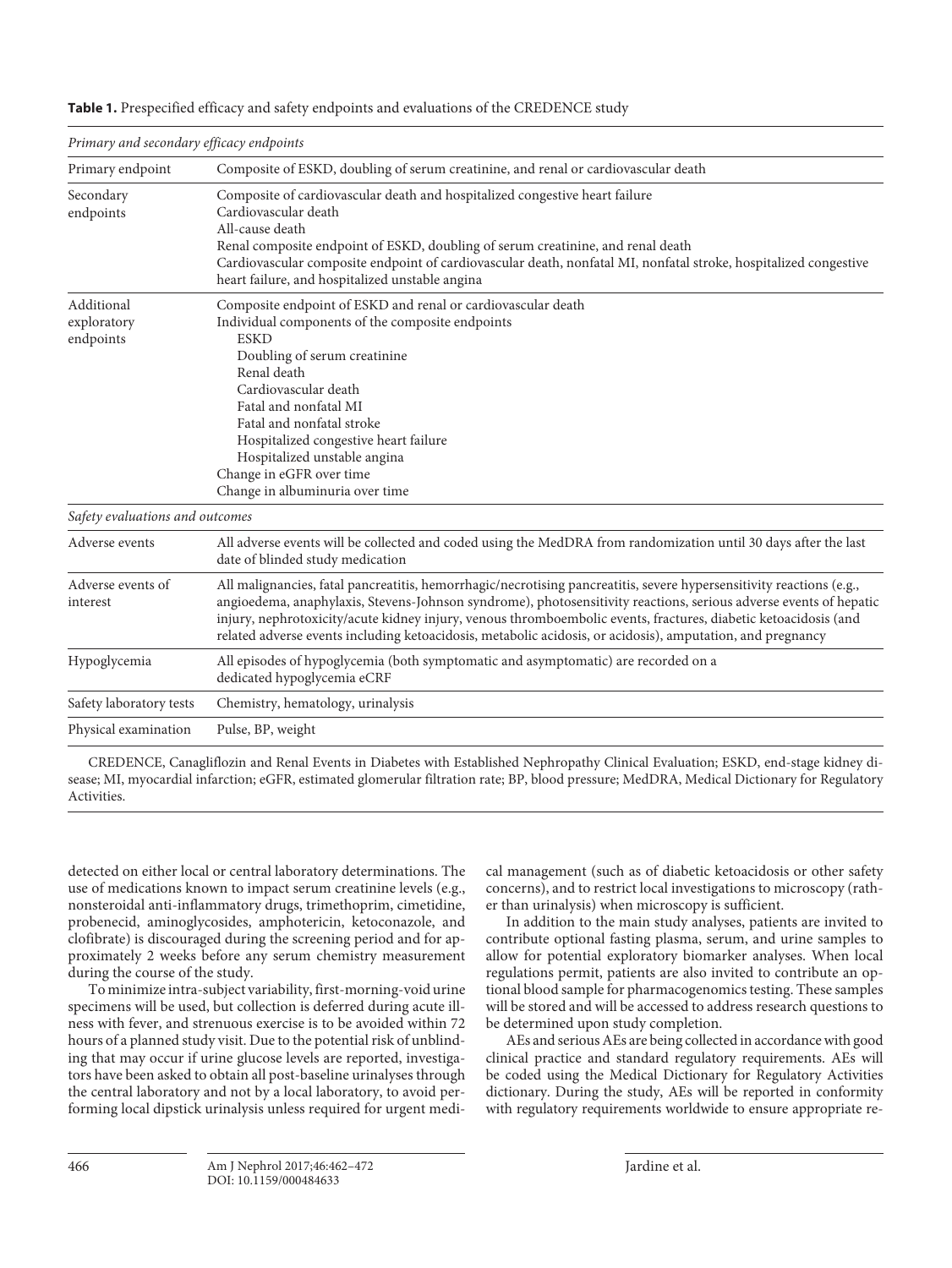porting of safety information. Prespecified AEs of interest requiring collection of supplemental clinical parameters include all malignancies, fatal pancreatitis, hemorrhagic/necrotizing pancreatitis, severe hypersensitivity reactions (e.g., angioedema, anaphylaxis, Stevens-Johnson syndrome), photosensitivity reactions, hepatic injury, nephrotoxicity/acute kidney injury, venous thromboembolic events, fractures, diabetic ketoacidosis, amputation, and pregnancy.

#### *Statistical Analyses*

The impact of the intervention on the primary endpoint will be assessed by an intention-to-treat analysis using a Cox proportional hazard model with an indicator variable for the treatment as the predictor variable and stratification of the baseline hazard by pretreatment eGFR ( $\geq$ 30 to <45,  $\geq$ 45 to <60,  $\geq$ 60 to <90 mL/ min/1.73  $m<sup>2</sup>$ ). The estimated treatment effect will be expressed as the hazard ratio and its 95% CI. Ratios of cause-specific hazards between the treatment groups will be obtained for each component of the primary efficacy composite endpoint (ESKD, doubling of serum creatinine, and renal or cardiovascular death), with stratification of the baseline hazard by the pretreatment eGFR group as in the analysis of the primary efficacy composite endpoint.

The secondary outcomes will be analyzed in a similar fashion as that of the primary analysis. If superiority of canagliflozin 100 mg over placebo for reducing the risk of the primary efficacy endpoint is established, the treatment effects in secondary endpoints will be tested subsequently in the following hierarchical order: (i) the composite endpoint of cardiovascular death and hospitalized congestive heart failure; (ii) the composite endpoint of cardiovascular death, nonfatal MI, and nonfatal stroke (i.e., 3-point MACE); (iii) hospitalized congestive heart failure; (iv) the renal composite endpoint of ESKD, doubling of serum creatinine, and renal death; (v) cardiovascular death; (vi) all-cause death; and (vii) the cardiovascular composite endpoint of cardiovascular death, nonfatal MI, nonfatal stroke, hospitalized congestive heart failure, and hospitalized unstable angina. Statistical significance is required before testing the next hypothesis in the hierarchical test procedure.

For on-treatment eGFR measurements, a linear mixed-effects model will be fitted to eGFR as a dependent variable, including treatment, stratification factor, baseline eGFR value, time (as a continuous variable), and treatment time interaction as fixed effects, and including subject effect as a random intercept and time as a random slope. The parameter of interest is the coefficient for treatment and time interaction term, which measures the slope difference between canagliflozin and placebo.

Safety analyses will be conducted on all patients who receive  $\geq$  1 dose of double-blind study medication.

#### *Powering and Sample Size*

CREDENCE is an event-driven study. With a planned recruitment of at least 4,200 patients, it will have 90% power to detect a 20% relative risk reduction in the primary renal endpoint based on events being observed in 844 patients, and a 2-sided *p* value of 0.05. A 20% relative risk reduction is considered to be a clinically meaningful effect commensurate with the risk reductions seen in studies of agents targeting the renin-angiotensin-aldosterone blockade [5, 6]. Assumptions include an event rate in the placebo arm of 6.5% per year (similar to the rate seen in the placebo arm of the Aliskiren Trial in Type 2 Diabetes Using Cardio-Renal Endpoints [ALTITUDE] study [17]), a premature discontinuation rate of 6%

CREDENCE Study Design and Rationale Am J Nephrol 2017;46:462-472 467

per year, 1% loss to follow-up, an enrollment duration of 27 months, and a total study duration of approximately 60 months.

An interim analysis will also be conducted by the Independent Data Monitoring Committee (IDMC) when primary efficacy events have been observed in 405 patients. The alpha spending function will be used, and the alpha spent to test the primary composite endpoint in the interim analysis is 0.01. If the conditional power (based on the assumption that the hazard ratio in the remaining study is 0.80) is  $\leq$ 10%, the study may be stopped for futility at the time of the interim analysis.

## *Ethics*

Regulatory approval for the conduct of the trial is obtained in each country, and ethics approval, at every site.

#### *Study Oversight*

The CREDENCE Steering Committee is comprised of 17 independent academics and 2 representatives of the trial sponsor. The Steering Committee has scientific responsibility for the design, conduct, data collection, analysis, and reporting of the trial. Dayto-day trial management is provided by a Contract Research Organization, an Academic Research Organization, and the sponsor under the oversight of the Steering Committee. The Steering Committee will review study progress, will have full access to the trial database after trial completion, will conduct independent analysis of the main outcomes according to a prespecified Statistical Analysis Plan, and will be responsible for final publication decisions. An IDMC is responsible for reviewing safety in an unblinded manner. In addition to reviewing safety during the study, the IDMC will also review the interim analysis results among other parameters. A description of the roles and responsibilities of each of these entities is shown in online supplementary Appendix 4.

#### *Current Status*

The study recruited 4,401 participants from 34 countries between March 2014 and May 2017. Baseline characteristics for the enrolled patients are shown in Table 2. Of the 4,401 patients enrolled, 66% were men and the mean age was 63.0 years. Patients had a mean duration of T2DM of 15.8 years and HbA1c of 8.3%. Baseline mean eGFR was 56.2 mL/min/1.73 m<sup>2</sup> and median UACR was 927 mg/g.

## **Discussion**

CREDENCE will rigorously assess whether the SGLT2 inhibitor canagliflozin reduces the risk of a composite kidney and cardiovascular outcome in individuals with diabetes at high risk of progression of CKD. The glucoselowering efficacy of canagliflozin and other SGLT2 inhibitors has been shown to be diminished in individuals with T2DM and CKD due to the renal mechanism of action; however, the favorable effects of agents in this class on multiple parameters other than glucose, including BP, weight, and albuminuria, may contribute to improvements in renal outcomes in this population, as these parameters have been associated with reduced risk of kidney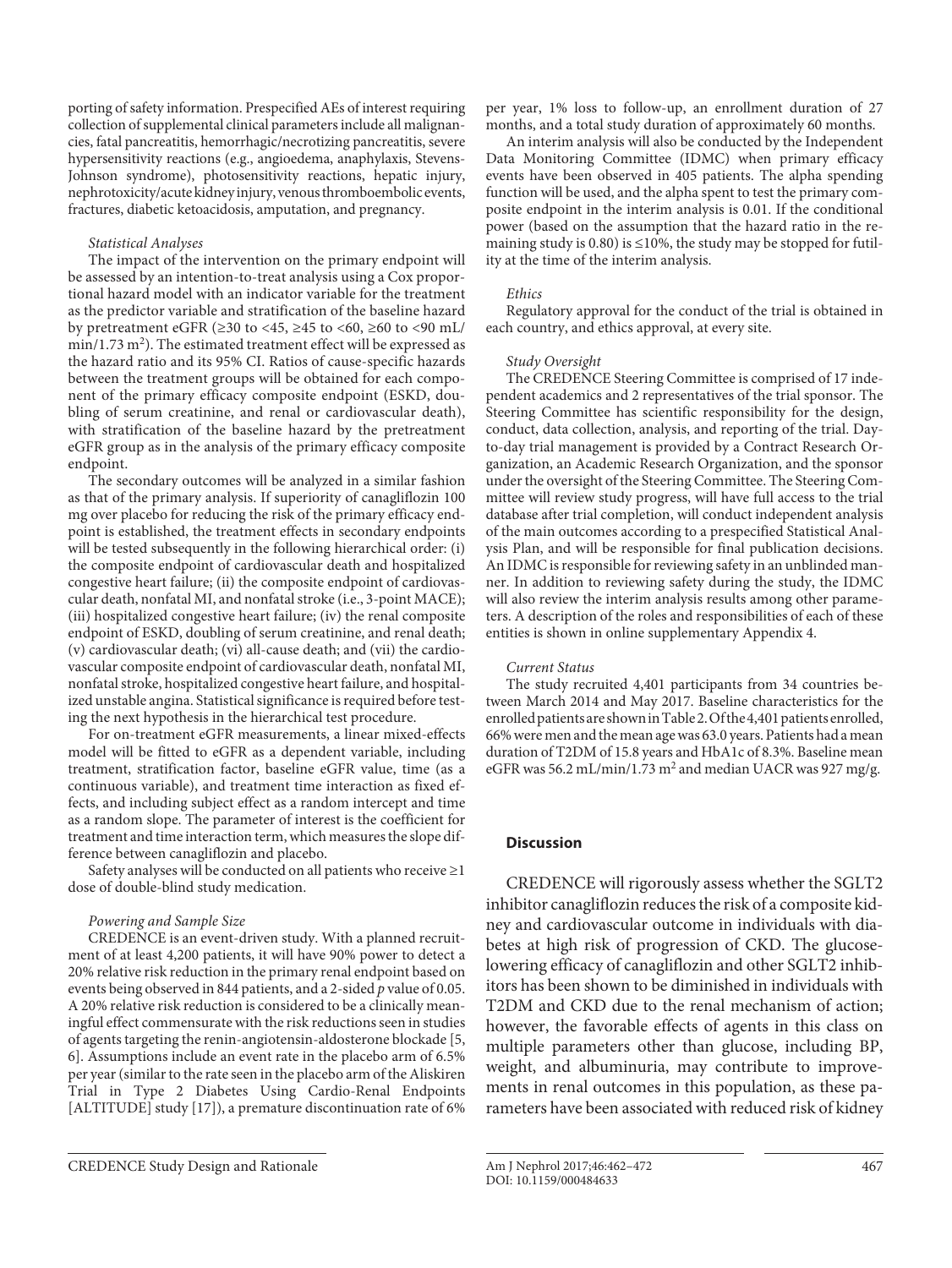**Table 2.** Baseline demographic and disease characteristics

| Characteristic                   | Total $(n = 4, 401)$ |  |
|----------------------------------|----------------------|--|
| Gender, <i>n</i> (%)             |                      |  |
| Male                             | 2,907(66.1)          |  |
| Female                           | 1,494 (33.9)         |  |
| Age, years                       | $63.0 \pm 9.2$       |  |
| Race, $n$ $(\%)$                 |                      |  |
| White                            | 2,932(66.6)          |  |
| Black or African American        | 223(5.1)             |  |
| Asian                            | 877 (19.9)           |  |
| $Other*$                         | 369(8.4)             |  |
| BMI, $\text{kg/m}^2$             | $31.3 \pm 6.2$       |  |
| HbA1c, %                         | $8.3 \pm 1.3$        |  |
| Duration of T2DM, years          | $15.8 \pm 8.7$       |  |
| eGFR, mL/min/1.73 m <sup>2</sup> | $56.2 \pm 18.2$      |  |
| Median UACR, mg/g                | 927.0                |  |
| Systolic BP, mmHg                | $140.0 \pm 15.6$     |  |
| Diastolic BP, mmHg               | 78.3±9.4             |  |
| $LDL-C, mmol/L$                  | $2.5 \pm 1.1$        |  |

BMI, body mass index; T2DM, type 2 diabetes mellitus; HbA1c, glycated hemoglobin; eGFR, estimated glomerular filtration rate; UACR, urinary albumin:creatinine ratio; BP, blood pressure; LDL-C, low-density lipoprotein cholesterol. Data are mean ± SD unless otherwise indicated.

\* Includes American Indian or Alaska Native, Native Hawaiian or other Pacific Islander, multiple, other, unknown, or not reported.

disease in some studies [18, 19]. The effects of canagliflozin on intra-renal hemodynamics are likely an important contributor to the beneficial effects on kidney function [20]. This may occur as part of the signaling cascade stemming from the blockade of SGLT2 in the proximal tubule, which may alter sodium reabsorption and atrial natriuretic peptide release [21, 22]. A reduction in intraglomerular pressure manifests clinically as an acute reduction in GFR and lower albuminuria, both of which have been demonstrated to occur with canagliflozin [13, 18].

CREDENCE will rigorously and reliably assess the effects of canagliflozin on a composite kidney outcome utilizing components that have been commonly used in previous trials. The inclusion of ESKD requiring dialysis or transplantation has been universal in kidney outcome trials. One important nuance in CREDENCE is that the composite outcome includes patients with an eGFR level that falls persistently below 15  $mL/min/1.73 m<sup>2</sup>$ . The component was chosen, as it is believed to be clinically important, given the high rates of morbidity and ill health seen below this level of kidney function, and because it reduces some of the subjectivity seen in the timing of dialysis commencement [23]. Doubling of creatinine was chosen in contrast to lesser changes in kidney function (e.g., 40 or 50% reductions in eGFR) due to previous data showing that canagliflozin causes an acute reduction in eGFR, which increases the risk of a type I error for these lesser reductions as compared to doubling in this context [24]. Finally, death due to ESKD or cardiovascular disease was included: (i) to capture similar expected effects on these causes of mortality, (ii) because effects on death due to other causes are not expected, and (iii) because these causes of death share many common risk factors and pathways and may be difficult to differentiate.

In providing definitive evidence on the impact of canagliflozin on kidney and cardiovascular outcomes for individuals with substantive kidney disease, CREDENCE complements other large outcome trials designed to generate evidence on the cardiovascular safety of SGLT2 inhibition in individuals with T2DM and mild or no kidney disease (Fig. 2). These trials include the completed Empagliflozin Cardiovascular Outcome Event Trial in T2DM Patients (EMPA-REG OUTCOME; NCT01131676) [14] and an integrated analysis of data from the CANagliflozin cardioVascular Assessment Study (CANVAS; NCT01032629) and CANVAS-R (renal endpoints; NCT01989754), which comprise the CANVAS Program [25]. Data supporting the potential benefits on kidney outcomes with SGLT2 inhibitors have already emerged from secondary analyses of the EMPA-REG OUTCOME trial [14, 15]. In addition, the CANVAS Program has recently reported effects on progression of albuminuria and a composite renal endpoint [16]. Thus, there may be additional value in pooling data from CREDENCE and the CANVAS Program to gain further insights on the renal and cardiovascular effects of canagliflozin.

In contrast to the EMPA-REG OUTCOME and CANVAS Program cardiovascular outcomes trials, CREDENCE has been designed to specifically assess effects on clinically important outcomes in individuals with diabetes at high risk of kidney progression (Table 3). CKD has been associated with an increased risk of cardiovascular disease [26, 27], so the inclusion of an enriched population of patients with CKD in CREDENCE will, by extension, also include a large number of people with a high risk of cardiovascular disease. One important distinction is that the primary outcome in CREDENCE is a composite of renal and cardiovascular endpoints. Consequently, patients were required to be on a stable regimen of the maximum tolerated dose of ACEi or ARB, which will help address the role of SGLT2 inhibition within the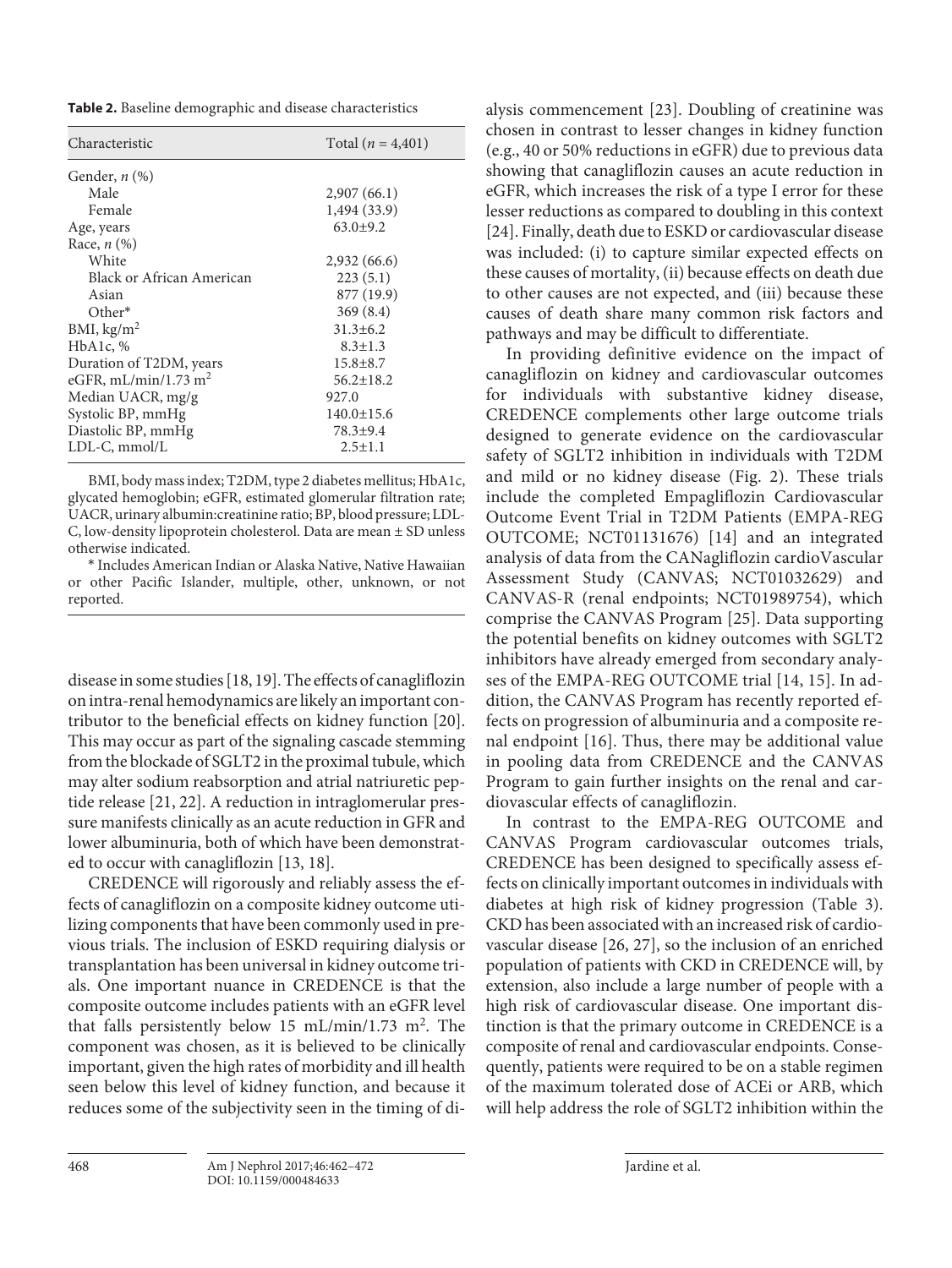

**Fig. 2.** Overview of trial timelines. CANVAS, CANagliflozin cardio-Vascular Assessment Study; T2DM, type 2 diabetes mellitus; CVD, cardiovascular disease; CANVAS-R, CANagliflozin cardioVascular Assessment Study–Renal; EMPA-REG, Empagliflozin Cardiovascular Outcome Event Trial in Type 2 Diabetes Mellitus Patients;

CREDENCE, Canagliflozin and Renal Events in Diabetes with Established Nephropathy Clinical Evaluation; DKD, diabetic kidney disease; GFR, glomerular filtration rate; CKD, chronic kidney disease. \*Note that the patient populations in CANVAS and CANVAS-R are nearly identical to facilitate an integrated analysis of the data.

current standard of care for renal disease. Additionally, the study population in CREDENCE is at an increased risk of kidney events and the planned trial duration should be sufficiently long to observe renal-related events. Finally, all primary renal outcomes in CREDENCE will be adjudicated and doubling of serum creatinine will be confirmed with a repeat specimen to assess whether changes were sustained.

CREDENCE will also accumulate additional data on specific safety risks that have been associated with canagliflozin treatment, such as diabetic ketoacidosis [9], fracture [10], amputation [11], and acute kidney injury [12] that will enhance the understanding of the balance of risks and benefits associated with use of canagliflozin in patients with reduced kidney function who may be more susceptible to adverse effects of treatment.

In conclusion, the existing evidence base for canagliflozin and other SGLT2 inhibitors in patients with normal or mildly impaired renal function supports a potential benefit for these therapies on renal and cardiovascular outcomes in patients with impaired kidney function. CREDENCE is specifically designed to assess the effects of canagliflozin on renal and cardiovascular outcomes in patients with T2DM at high risk of kidney disease and provide definitive evidence for the effect of SGLT2 inhibition in this population. If the promising preliminary data

are confirmed, canagliflozin could lead to a substantial reduction in the global burden of kidney failure due to T2DM.

# **Acknowledgments**

Steering Committee: Vlado Perkovic (Chair), Kenneth W. Mahaffey (co-chair), Rajiv Agarwal, George Bakris, Barry M. Brenner, Christopher P. Cannon, David M. Charytan, Dick de Zeeuw, Tom Greene, Meg J. Jardine, Hiddo J.L. Heerspink, Adeera Levin, Bruce Neal, Carol Pollock, David C. Wheeler, Hong Zhang, Bernard Zinman.

Independent Data Monitoring Committee: Darren Maguire (chair), Rury Holman, Philip Home, Dan Scharfstein, Patrick Parfrey.

Endpoint Adjudication Committee: Rajiv Agarwal (chair), Kenneth W. Mahaffey (co-chair), Shahnaz Shahinfar, Phyllis August, Tara Chang, Arjun D. Sinha, James Januzzi, Daniel Kolansky, John Amerena, Graham Hillis, Philip Gorelick, Brett Kissela, Scott Kasner, Richard Lindley, Greg Fulcher.

Sponsor: This study is sponsored by Janssen Research and Development, LLC. The sponsor was involved in the study design, the writing of the report, and the decision to submit the article for publication.

Collaborating Sites and Investigators: See online supplementary Appendix 1.

National Lead Investigators: Diego Aizenberg (Argentina and Chile), Roberto Pecoits Filho (Brazil), Adeera Levin and David Cherney (Canada), Gregorio Obrador (Mexico, Colombia, and Guatemala), Glen Chertow and Tara Chang (United States), Car-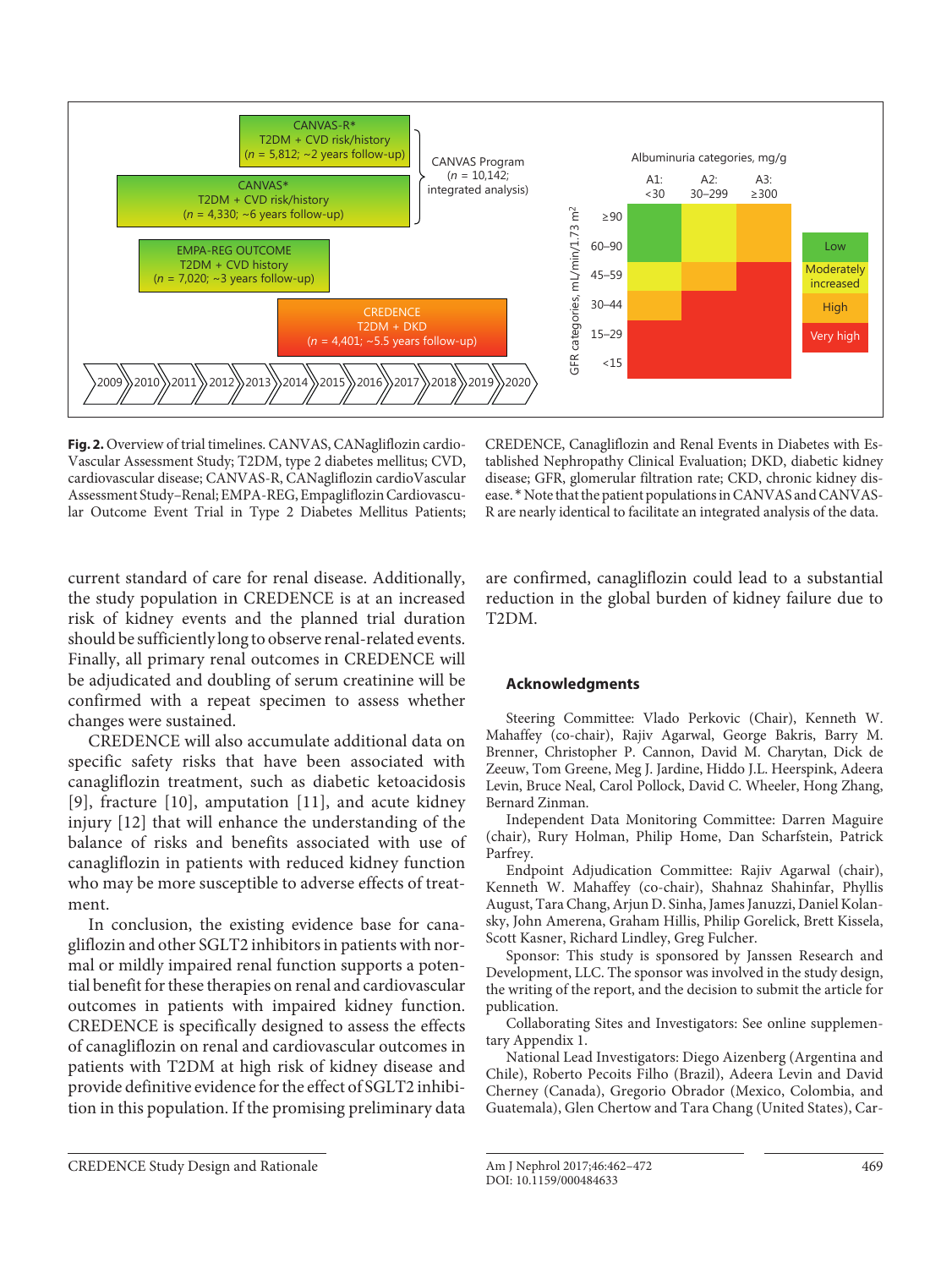| Population specifics                            | <b>CREDENCE</b>                                                                                                                                                                                                                         | CANVAS Program [25]                                                                                                                                                                                                                                                                                                                                                                                                                                           | EMPA-REG OUTCOME [14]                                                                                                                                                                                                           |
|-------------------------------------------------|-----------------------------------------------------------------------------------------------------------------------------------------------------------------------------------------------------------------------------------------|---------------------------------------------------------------------------------------------------------------------------------------------------------------------------------------------------------------------------------------------------------------------------------------------------------------------------------------------------------------------------------------------------------------------------------------------------------------|---------------------------------------------------------------------------------------------------------------------------------------------------------------------------------------------------------------------------------|
| eGFR                                            | ≥30 to <90 mL/min/1.73 m <sup>2</sup><br>(with target of $~60\%$ with eGFR 30- $~60$ )<br>(CKD-EPI)                                                                                                                                     | $\geq$ 30 mL/min/1.73 m <sup>2</sup> (MDRD)                                                                                                                                                                                                                                                                                                                                                                                                                   | $\geq$ 30 mL/min/1.73 m <sup>2</sup> (MDRD)                                                                                                                                                                                     |
| <b>UACR</b>                                     | >300 to ≤5,000 mg/g                                                                                                                                                                                                                     | No criteria                                                                                                                                                                                                                                                                                                                                                                                                                                                   | No criteria                                                                                                                                                                                                                     |
| HbA1c                                           | $≥6.5$ to ≤12.0%                                                                                                                                                                                                                        | $≥7.0$ to ≤10.5%                                                                                                                                                                                                                                                                                                                                                                                                                                              | Drug-naïve: $\geq 7.0$ to $\leq 9.0\%$<br>Subjects on stable AHA: $\geq$ 7.0 to $\leq$ 10.0%                                                                                                                                    |
| ACEi or ARB usage at enrollment                 | Mandatory (maximum tolerated<br>labeled dose stable at least 4 weeks<br>prior to randomization)                                                                                                                                         | No criteria (other than standard of care based on<br>local practice)                                                                                                                                                                                                                                                                                                                                                                                          | No criteria                                                                                                                                                                                                                     |
| CV history inclusion                            | No requirement                                                                                                                                                                                                                          | $\geq$ 30 years with a history of symptomatic<br>atherosclerotic coronary, cerebrovascular, or<br>peripheral vascular disease, or $\geq$ 50 years with $\geq$ 2<br>vascular disease risk factors (diabetes duration ≥10<br>years, systolic BP > 140 mmHg on $\geq$ 1 BP-lowering<br>agent, current smoker, albuminuria, or HDL-C<br>$<1$ mmol/L)                                                                                                              | Established or high risk of CV events<br>(History of MI, stroke, and/or unstable angina<br>>2 months prior to participation, and/or<br>multi-vessel CAD, left main CAD, single-vessel<br>CAD, and/or occlusive PAD)             |
| Design                                          | Placebo-controlled trial                                                                                                                                                                                                                | Placebo-controlled trials                                                                                                                                                                                                                                                                                                                                                                                                                                     | Placebo-controlled trial                                                                                                                                                                                                        |
| Enrollment                                      | 4,401                                                                                                                                                                                                                                   | 10,142<br>(includes 4,330 in CANVAS, 5,812 in CANVAS-R)                                                                                                                                                                                                                                                                                                                                                                                                       | 7,020                                                                                                                                                                                                                           |
| Agent                                           | 100 mg canagliflozin or matching<br>placebo                                                                                                                                                                                             | 100 mg canagliflozin, 300 mg canagliflozin, or<br>matching placebo (in CANVAS-R 100 mg<br>uptitrated to 300 mg or matching placebo)                                                                                                                                                                                                                                                                                                                           | 10 mg empagliflozin, 25 mg empagliflozin, or<br>matching placebo                                                                                                                                                                |
| Expected duration                               | Mean $\sim$ 5.5 years                                                                                                                                                                                                                   | Mean 5.7 years (CANVAS), and<br>Mean 2.1 years (CANVAS-R)*                                                                                                                                                                                                                                                                                                                                                                                                    | Median 3.1 years*                                                                                                                                                                                                               |
| Primary endpoint                                | Composite of ESKD, doubling of serum<br>creatinine, and renal or CV death                                                                                                                                                               | Composite of CV death, nonfatal MI, and<br>nonfatal stroke                                                                                                                                                                                                                                                                                                                                                                                                    | Composite of CV death, nonfatal MI, and<br>nonfatal stroke                                                                                                                                                                      |
| Prespecified renal clinical<br>endpoints        | Composite of ESKD, doubling of serum<br>creatinine, and renal death<br><b>ESKD</b><br>Doubling of serum creatinine<br>Renal death                                                                                                       | Composite of 40% reduction in eGFR, renal<br>death, or RRT<br>Composite of 40% reduction in eGFR, renal death,<br>RRT, or CV death<br>Composite of 40% reduction in eGFR,<br>macroalbuminuria, renal death, or RRT<br>Composite of doubling of serum creatinine, renal<br>death, or RRT<br>Composite of doubling of serum creatinine, renal<br>death, RRT, or CV death<br>Composite of doubling of serum creatinine,<br>macroalbuminuria, renal death, or RRT | Composite microvascular outcome, which<br>included new/worsening nephropathy <sup>†</sup><br>Composite new/worsening nephropathy and<br>CV death<br>Doubling of creatinine with eGFR $\leq$ 45 mL/<br>$min/1.73$ m <sup>2</sup> |
| Post hoc renal clinical endpoints               | None                                                                                                                                                                                                                                    | None                                                                                                                                                                                                                                                                                                                                                                                                                                                          | Composite of doubling of serum creatinine with<br>eGFR $\leq$ 45 mL/min/1.73 m <sup>2</sup> , initiation of RRT,<br>or death due to renal disease                                                                               |
| Confirmation of doubling of<br>serum creatinine | Doubling of serum creatinine<br>confirmed on repeat specimen after<br>30 days unless circumstances prevent<br>this (e.g., death or dialysis) or if there<br>is clear evidence that the doubling is<br>related to an acute kidney injury | Doubling of serum creatinine confirmed on repeat<br>specimen after 30 days unless circumstances<br>prevent this (e.g., death or dialysis) or if there is<br>clear evidence that the doubling is related to an<br>acute kidney injury                                                                                                                                                                                                                          | No confirmation                                                                                                                                                                                                                 |
| Renal biochemical endpoints                     | Changes in eGFR over time<br>Changes in albuminuria over time                                                                                                                                                                           | Progression of albuminuria<br>Regression of albuminuria<br>eGFR changes over time<br>Changes in UACR over time                                                                                                                                                                                                                                                                                                                                                | New-onset albuminuria (UACR $\geq$ 30 mg/g)<br>New-onset macroalbuminuria (UACR<br>$\geq$ 300 mg/g)                                                                                                                             |

# **Table 3.** Key design differences among large clinical studies of SGLT2 inhibition in T2DM

SGLT2, sodium glucose co-transporter 2; T2DM, type 2 diabetes mellitus; CREDENCE, Canagliflozin and Renal Events in Diabetes with Established Nephropathy Clinical Evaluation; CANVAS, CANagliflozin cardioVascular Assessment Study; EMPA REG OUTCOME, Empagliflozin Cardiovascular Outcome Event Trial in Type 2 Diabetes Mellitus Patients; eGFR, estimated glomerular filtration rate; CKD-EPI, chronic kidney isease epidemiologic collaboration; MDRD, Modification of Diet in Renal Disease; UACR, urinary albumin:creatinine ratio; HbA1c, glycated hemoglobin; AHA, antihyperglycemic agent; ACEi, angiotensin-converting enzyme inhibitor; ARB, angiotensin receptor blocker; CV, cardiovascular; BP, blood pressure; HDL-C, high-density lipoprotein cholesterol; MI, myocardial infarction; CAD, coronary artery disease; PAD, peripheral artery disease; ESKD, endstage kidney disease; RRT, renal replacement therapy.

\* Actual follow-up periods.<br>† New or worsening nephropathy defined in EMPA-REG OUTCOME as new-onset macroalbuminuria, doubling of serum creatinine with eGFR ≤45 mL/min/1.73 m<sup>2</sup>, initiation<br>of RRT, or death due to renal d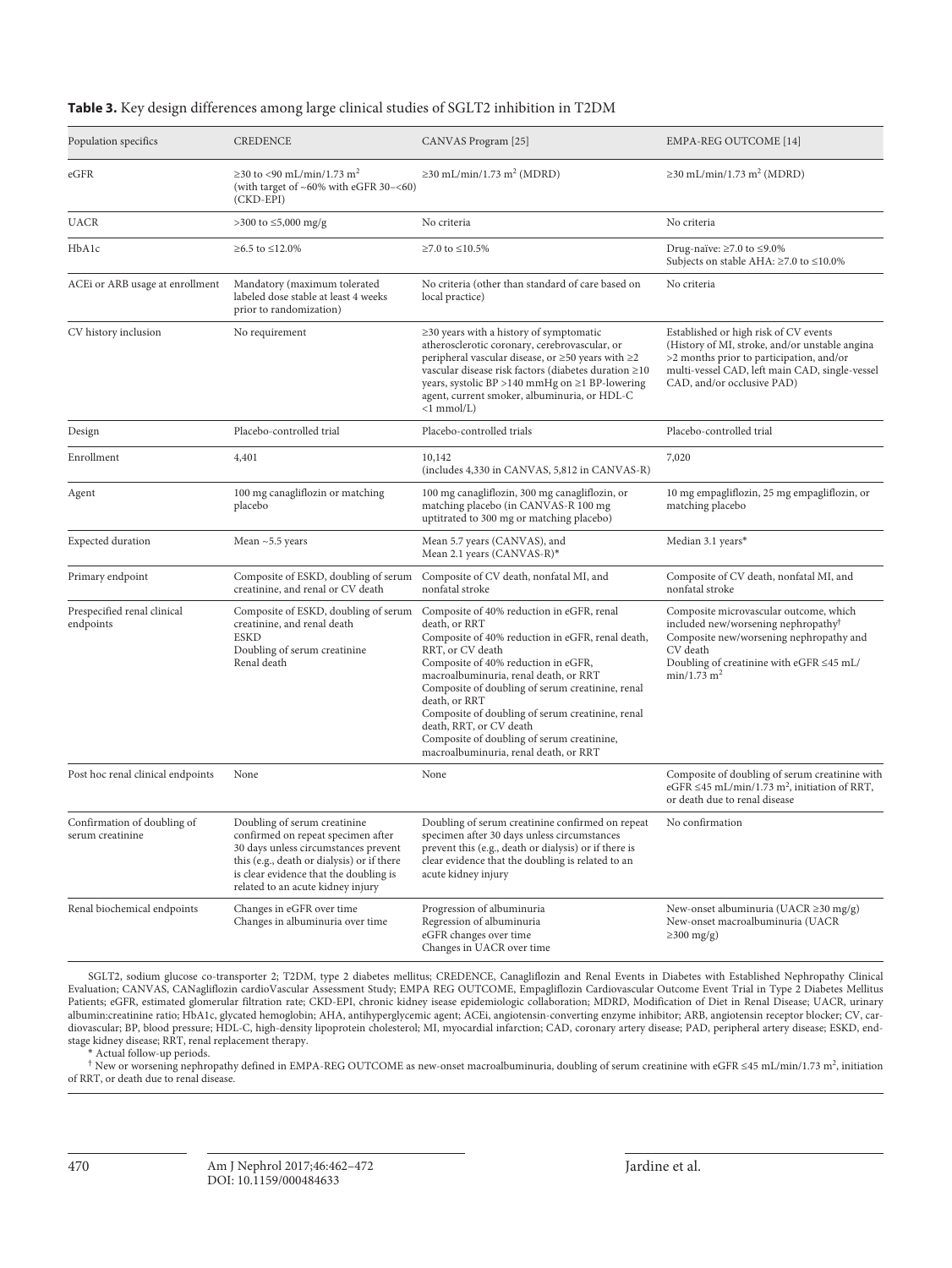mel Hawley (Australia and New Zealand), Linong Ji and Hong Zhang (China), Takashi Wada (Japan), Vivekanand Jha (India), Soo Kun Lim (Malaysia), Florence Santos (Philippines), Dong-Wan Chae (South Korea), Shang-Jyh Hwang (Taiwan), Evgueniy Vazelov (Bulgaria), Ivan Rychlik (Czech Republic and Slovakia), Samy Hadjadj (France), Vera Krane (Germany), Laszlo Rosivall (Hungary), Luca De Nicola (Italy), Alexander Dreval (Lithuania and Russia), Michal Nowicki (Poland), Adalbert Schiller (Romania), Larry Distiller (South Africa), Jose Luis Gorriz (Spain), Mykola Kolesnyk (Ukraine), David Wheeler (United Kingdom).

## **Disclosure Statement**

All of the authors received research support or consulting fees from Janssen in relation to their roles on the steering committee of the CREDENCE trial.

M.J.J. is supported by a co-funded National Health and Medical Research Council Career Development Fellowship and National Heart Foundation Future Leader Fellowship; is responsible for research projects that have received unrestricted funding from Gambro, Baxter, CSL, Amgen, Eli Lilly, and Merck; has served on advisory boards and/or spoken at scientific meetings sponsored by Boehringer Ingelheim, Baxter, Amgen and Roche; and directs honoraria to clinical research programs. K.W.M.'s financial disclosures after August 1, 2013, can be viewed at http://med.stanford. edu/profiles/kenneth-mahaffey. B.N. is supported by an Australian National Health and Medical Research Council Principal Research Fellowship; holds a research grant for this study from Janssen; and has held research grants for other large-scale cardiovascular outcome trials from Roche, Servier and Merck Schering Plough; and his institution has received consultancy, honoraria, or travel support for contributions he has made to advisory boards and/or the continuing medical education programs of Abbott, Janssen, Novartis, Pfizer, Roche, and Servier. R.A. has received personal fees from Bayer, Johnson & Johnson, Boehringer Ingelheim, Takeda, Daiichi Sankyo, Amgen, Celgene, and Eli Lilly during the conduct of the study. G.L.B. has received research funding paid to the University of Chicago for serving as principal investigator on national clinical trials for Bayer, Janssen, and AbbVie; has served as a consultant for Merck, Vascular Dynamics, and Relypsa; has served as Editor-in-Chief of the American Journal of Nephrology, as the Nephrology and Hypertension Section Editor of Up-ToDate, and as an associate editor of Diabetes Care, Hypertension Research, and Nephrology Dialysis and Transplantation. B.M.B. has no pertinent disclosures aside from his involvement in this trial. S.B., R.E., J.X., and M.D. are full-time employees of Janssen Research and Development, LLC. C.P.C. has received research grants (all >USD 10,000) from Amgen, Boehringer Ingelheim, Bristol-Myers Squibb, Daiichi Sankyo, and Arisaph and Takeda; and has received consulting fees from Alnylam, Amgen, Arisaph, Astra Zeneca, Boehringer Ingelheim, Bristol-Myers Squibb, Glaxo-SmithKline, Kowa, Lipimedix\*, Merck, Pfizer, Regeneron\*, Sanofi\*, and Takeda (\* denotes >USD 10,000). D.M.C. is a consultant for Medtronic, Zoll, PLC Medical, and Eli Lilly. D.d.Z. is a consultant for and received honoraria (to employer) from AbbVie, Astellas, Boehringer Ingelheim, Bayer, Eli Lilly, Fresenius, Janssen, and Merck. T.G. has received consulting fees from Janssen, Durect, and Pfizer. H.J.L.H. has served as a consultant for Abbvie Astellas,

AstraZeneca, Boehringer Ingelheim, Fresenius, Janssen, and Merck and has received grant support from AstraZeneca and Boehringer Ingelheim; he has a policy that all honoraria are paid to his institution, University Medical Center Groningen. A.L. has no disclosures. C.P. is a member of the CREDENCE steering committee and has received honoraria for serving on advisory boards and as a speaker for Merck Sharpe and Dohme, AstraZeneca, Boehringer Ingelheim/Eli Lilly. D.C.W. has received honoraria from Janssen to compensate for time spent working on the trial steering committee and has received speaker fees from Janssen. H.Z. has no competing interests to declare. B.Z. has served as a consultant and received honoraria from AstraZeneca, Boehringer Ingelheim, Eli Lilly, Janssen, MSD, Novo Nordisk, and Sanofi and has received grant support from Boehringer Ingelheim, Novo Nordisk, and AstraZeneca. V.P. is supported by a Senior Research Fellowship from the Australian National Health and Medical Research Council; has served on advisory boards and/or spoken at scientific meetings sponsored by Janssen, Baxter, AbbVie, Astellas, Boehringer Ingelheim, AstraZeneca, Eli Lilly, Merck, and GlaxoSmithKline; and has a policy of honoraria going to his employer.

## **Funding Sources**

This trial is sponsored by Janssen Research and Development, LLC. Medical writing support was sponsored by Janssen Global Services, LLC.

# **Author Contribution**

The Steering Committee designed the study in conjunction with the Sponsor. M.J.J. wrote the first draft of the paper, had full access to the study design information, and had final responsibility for the decision to submit for publication. All authors provided input for the preparation of subsequent drafts and approved the final version for submission. Technical editorial assistance was provided by Kimberly Dittmar, PhD, of MedErgy, and was funded by Janssen Global Services, LLC. All authors reviewed and approved the manuscript.

**References** 1 Liyanage T, Ninomiya T, Jha V, Neal B, Patrice HM, Okpechi I, Zhao MH, Lv J, Garg AX, Knight J, Rodgers A, Gallagher M, Kotwal S, Cass A, Perkovic V: Worldwide access to treatment for end-stage kidney disease: a systematic review. Lancet 2015;385:1975– 1982.

- 2 GBD 2015 Disease and Injury Incidence and Prevalence Collaborators: Global, regional, and national incidence, prevalence, and years lived with disability for 310 diseases and injuries, 1990–2015: a systematic analysis for the Global Burden of Disease Study 2015. Lancet 2016;388:1545– 1602.
- 3 International Diabetes Federation: IDF Diabetes Atlas, ed 7. Brussels, International Diabetes Federation, 2015.